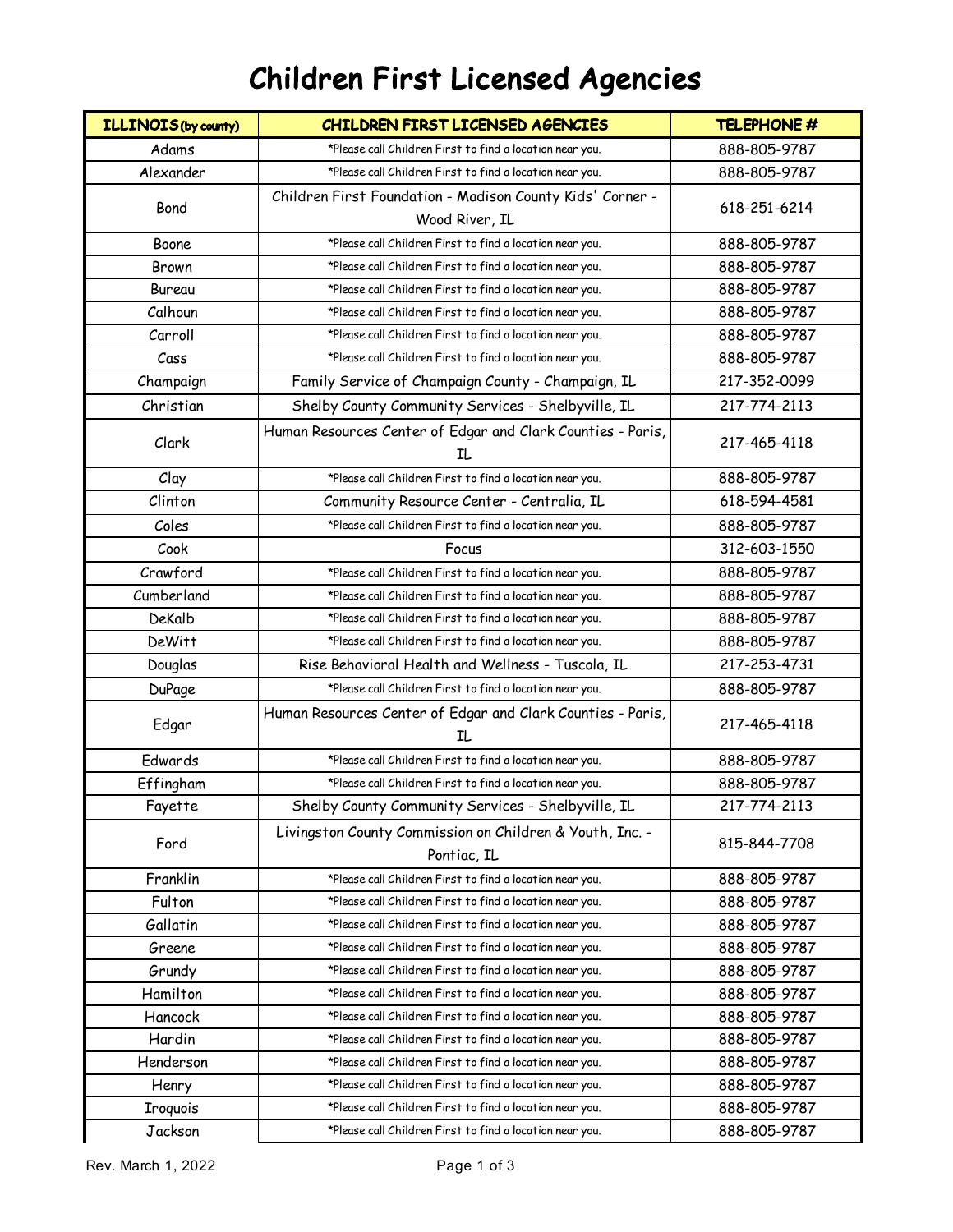## Children First Licensed Agencies

| Jasper       | *Please call Children First to find a location near you.                    | 888-805-9787 |
|--------------|-----------------------------------------------------------------------------|--------------|
| Jefferson    | *Please call Children First to find a location near you.                    | 888-805-9787 |
| Jersey       | *Please call Children First to find a location near you.                    | 888-805-9787 |
| JoDaviess    | *Please call Children First to find a location near you.                    | 888-805-9787 |
| Johnson      | *Please call Children First to find a location near you.                    | 888-805-9787 |
| Kane         | *Please call Children First to find a location near you.                    | 888-805-9787 |
| Kankakee     | *Please call Children First to find a location near you.                    | 888-805-9787 |
| Kendall      | Staying Connected Counseling Center - Yorkville, IL                         | 630-881-0170 |
| Knox         | *Please call Children First to find a location near you.                    | 888-805-9787 |
| Lake         | College of Lake County - Waukegan, IL                                       | 847-543-2185 |
| LaSalle      | *Please call Children First to find a location near you.                    | 888-805-9787 |
| Lawrence     | *Please call Children First to find a location near you.                    | 888-805-9787 |
| Lee          | *Please call Children First to find a location near you.                    | 888-805-9787 |
| Livingston   | Livingston County Commission on Children & Youth, Inc. -<br>Pontiac, IL     | 815-844-7708 |
| Logan        | Livingston County Commission on Children & Youth, Inc. -<br>Pontiac, IL     | 815-844-7708 |
| Macon        | *Please call Children First to find a location near you.                    | 888-805-9787 |
| Macoupin     | *Please call Children First to find a location near you.                    | 888-805-9787 |
| Madison      | Children First Foundation - Madison County Kids' Corner -<br>Wood River, IL | 618-251-6214 |
| Marion       | Community Resource Center - Centralia, IL                                   | 618-533-1391 |
| Marshall     | Illinois Central College - Peoria, IL                                       | 309-690-6900 |
| Mason        | *Please call Children First to find a location near you.                    | 888-805-9787 |
| Massac       | *Please call Children First to find a location near you.                    | 888-805-9787 |
| McDonough    | *Please call Children First to find a location near you.                    | 888-805-9787 |
| McHenry      | *Please call Children First to find a location near you.                    | 888-805-9787 |
| McLean       | Livingston County Commission on Children & Youth, Inc. -<br>Pontiac, IL     | 815-844-7708 |
| Menard       | *Please call Children First to find a location near you.                    | 888-805-9787 |
| Mercer       | *Please call Children First to find a location near you.                    | 888-805-9787 |
| Monroe       | Human Support Services - Waterloo, IL                                       | 618-939-4444 |
| Montgomery   | Shelby County Community Services - Shelbyville, IL                          | 217-774-2113 |
| Morgan       | *Please call Children First to find a location near you.                    | 888-805-9787 |
| Moultrie     | Moultrie County Counseling Center - Sullivan, IL                            | 217-728-4358 |
| Ogle         | *Please call Children First to find a location near you.                    | 888-805-9787 |
| Peoria       | Illinois Central College - Peoria, IL                                       | 309-690-6900 |
| Perry        | *Please call Children First to find a location near you.                    | 888-805-9787 |
| <b>Piatt</b> | *Please call Children First to find a location near you.                    | 888-805-9787 |
| Pike         | *Please call Children First to find a location near you.                    | 888-805-9787 |
| Pope         | *Please call Children First to find a location near you.                    | 888-805-9787 |
| Pulaski      | *Please call Children First to find a location near you.                    | 888-805-9787 |
| Putnam       | Illinois Central College - Peoria, IL                                       | 309-690-6900 |